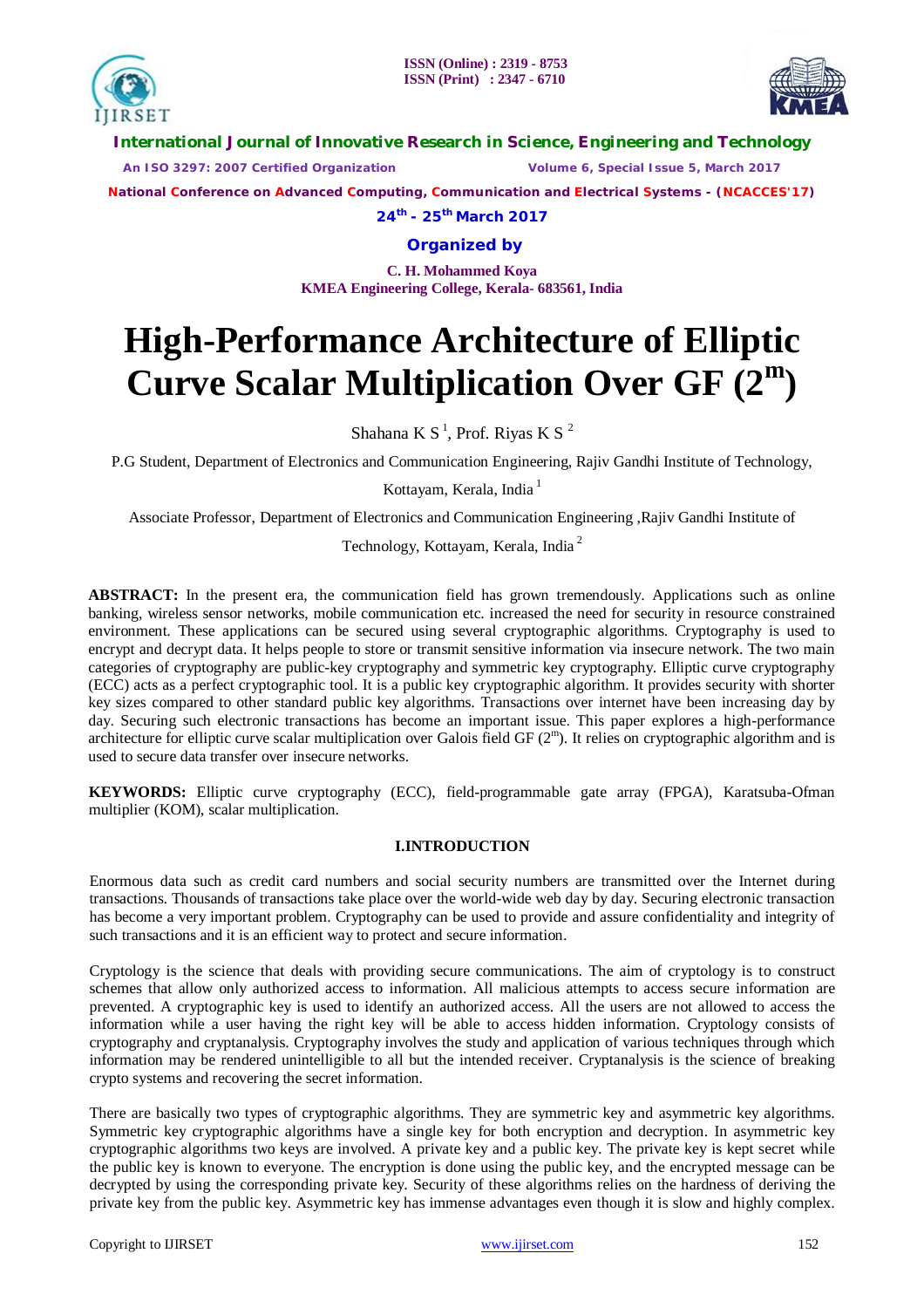The most used asymmetric key crypto algorithm is RSA (Ron Rivest, Adi Shamir and Leonard Adleman). ECC has gained popularity due to their higher level of security with lower key sizes.

In [14] Christoforus Juan Benvenuto described about Galois field in cryptography. Elliptic curves are usually defined over Finite Fields (FFs). The most commonly used FFs are prime fields GF (p) and binary fields GF (2 *m* ). Both provide the same level of security. ECC over GF (2<sup>*m*</sup>) is more efficient for hardware implementation because arithmetic in GF (2<sup>m</sup>) is carry-free. Galois Field (GF) is useful in translating computer data as they are represented in binary forms. The computer data consist of combination of two numbers, 0 and 1, which are the components in Galois field whose number of elements is two. Galois field is widely used in Cryptography.

In [1] Lijuan Li et al. proposed a pipelined architecture of elliptic curve scalar multiplication (ECSM) over GF (2<sup>m</sup>). The architecture uses a bit-parallel finite field (FF) multiplier accumulator (MAC) based on the Karatsuba-Ofman algorithm. Zia et al. [2] introduced a high-speed implementation of ECC on FPGA over GF (2<sup>m</sup>). Such design and implementations are highly desirable for applications requiring high speed cost effective and flexible implementations of public key cryptography. Hussein *et.al* [13] proposed a new and highly efficient architecture for elliptic curve scalar point multiplication. For achieving the maximum architectural and timing improvements, reorganize and reorder the critical path of the Lopez Dahab scalar point multiplication architecture.

Gustavo D. Sutter *et.al* [3] presented a new high-speed point multiplier for elliptic curve cryptography using field programmable gate array. They explored various digit-serial approaches in Galois field multiplication and division in order to construct the crypto processor. Shuai Liu *et.al* [5] proposed high performance hardware implementation architecture of elliptic curve scalar multiplication over binary fields. The architecture is based on the Montgomery ladder method and uses polynomial basis for finite field (FF) arithmetic. Designs [9]-[11] presented a method for producing efficient hardware designs for Elliptic Curve Cryptography (ECC) over binary fields.

In this paper, we use a bit-parallel Finite Field multiplier accumulator (MAC) based on KOM, along with one FF squarer, to implement ECSM. A Pipelined FF MAC based on KOM is also introduced to compare the performance. The rest of this paper is organized as follows. Section II describes Elliptic Curve Cryptography in detail along with key generation, encryption, decryption and Elliptic Curve Scalar Multiplication. Section III elucidates the pipelined and non-pipelined architectures of ECC. Section IV present the comparison result and discussion part. Chapter V concludes the paper.

## **II. ELLIPTIC CURVE CRYPTOGRAPHY (ECC)**

Elliptic curve cryptography (ECC) was proposed by Neal Koblitz and Victor Miller in 1985. Providing an equivalent level of security with smaller key size is an advantage of ECC compared to RSA. It is very efficient to implement ECC. Lower power consumption and faster computation are the other advantages of ECC over RSA. It also provides small memory and bandwidth because of its key size length. Wireless devices and smart cards present a good example for the constrained devices with limited resources. ECC relies mainly on abstract algebra for its construction.

Arithmetic in elliptic curves requires a number of modules to calculate ECC operations such as modular multiplication, modular division, and modular addition/subtraction [14]. ECC provides unique properties in mathematical structure which is adding two points on a specific curve and getting the result point on the same curve. This specific feature gives us an opportunity to use ECC in the cryptography due to the difficulties of finding our private key and breaking this protocol needs the advanced mathematics. Elliptic curves over GF (2 *m* ) are particularly appealing due to the fact that the binary field operations are more efficiently implemented in hardware and software. Fig.1 shows the hierarchy of ECC.



Fig. 1: Hierarchy of ECC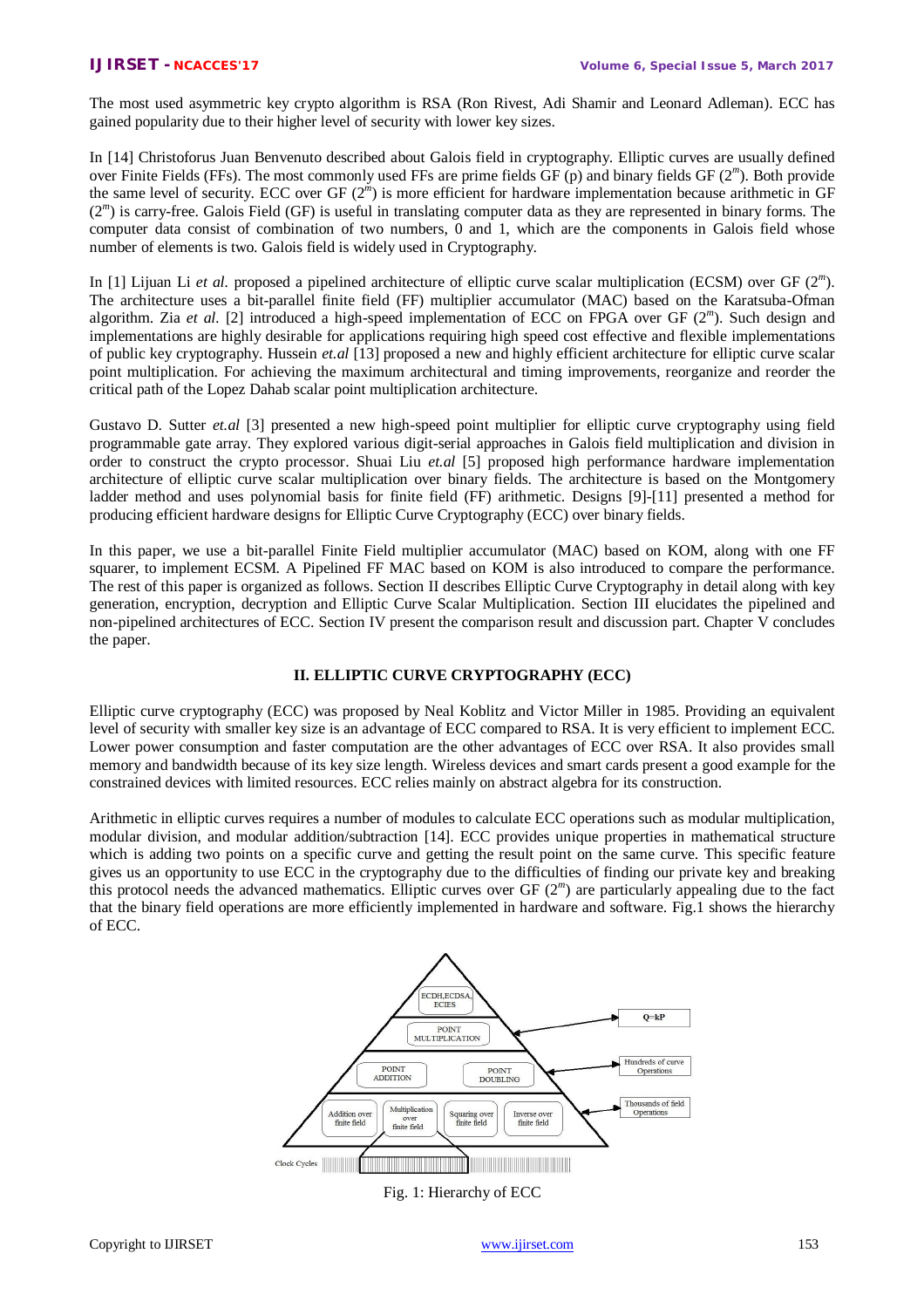**Key Generation:** Key generation is an important part in ECC where we have to generate both public key and private key. The sender will be encrypting the message with receiver's public key and receiver will decrypt its private key. Let 'E' represents the elliptic curve 'P' a point on the curve and 'n' be a number which is prime which indicates the key length. Now select a number'd' within the range 'n'. Using the following equation we can generate the public key,  $Q = d \Box P$  (1)

 $d =$  random number within the range (1 to n-1). 'Q' is the public key and 'P' is the private key. **Encryption:** Let 'm' be the message that we are sending. We have to represent this message on the curve. Consider 'm' has the point 'M' on the curve 'E'. Randomly select 'k' from [1 - (n-1)]. Two cipher texts will be generated let it be C1 and C2.

$$
C_1 = k \square P
$$
  
\n
$$
C_2 = M + k \square Q
$$
\n(2)

 $C_1$  and  $C_2$  will be sending. During decryption we get back the message 'm' that is send to us where M is the original message that we have send.

$$
M = C_2 - d \square C_1 \tag{4}
$$

**Elliptic Curve Scalar Multiplication:** The underlying operation in elliptic curve cryptosystems is scalar point multiplication  $Q = k \cdot P$ , i.e., the multiplication of an elliptic curve point P by a scalar k to give the resultant point Q. Scalar multiplication is performed by repeated point addition and doubling, which essentially rely on a series of FF arithmetic's, such as multiplication, square, addition, and inversion. Point addition and doubling in affine coordinate involve inversion each time. As inversion is the most complex and time-consuming operation in FF, it is more practical to represent the curve points using a projective coordinate [1]. In this way, only one inversion is needed for the entire scalar multiplication at the expense of more other FF operations. The equation of an elliptic curve is given as,

$$
y^2 + xy = x^3 + ax + b \tag{5}
$$

**Algorithm for Scalar Multiplication:** The basic algorithm for ECC is scalar multiplication. The Montgomery Ladder Scalar Multiplication algorithm for scalar multiplication is shown in Algorithm 1. The input to the algorithm is elliptic curve point 'P' and n bit scalar 'k'. The result is scalar product k P. The Montgomery ladder algorithm computes both point doubling and point addition for every bit of k (denoted as  $k_i$ ). The x-coordinate (X and Z) is computed and the ycoordinate is recovered in the end. Each iteration of the main loop performs the same operation no matter  $k_i$  is 0 or 1.

Algorithm 1 Montgomery Ladder Scalar Multiplication Over GF(2 *m* )

```
Input : Basepoint P = (xp,yp) and Scalar k = (km−1,km−2,........k0)2 where km−1=1
Output : Point on the curve Q = kP = (x3,y3)/*Initialisation: Affine to Projective*/
1: X1 ← xp, Z1 ← 1, X2 ← xp4 + b, Z2 ← xp2
         2: for i from m − 2 down to 0 do
3: if ki = 1 then
4: T \leftarrow Z1, Z1 \leftarrow (X1Z2 + X2Z1)2, X1 \leftarrow xpZ1 + X1X2TZ2.5: T ← X2, X2 ← X24 + bZ24, Z2 ← T2Z22
6: else
7: T \leftarrow Z2, Z2 \leftarrow (X1Z2 + X2Z1)2, X2 \leftarrow xpZ2 + X1X2TZ18: T \leftarrow X1, X1 \leftarrow X14 + bZ14, Z1 \leftarrow T2Z129: end if
10: end for 
11: x3← X1/Z1
12: y3 ← (xp + X1/Z1)[(X1 + xpZ1)(X2 + xpZ2) + (xp2 + yp)(Z1Z2)](xpZ1Z2)-1 + yp13:return (x3,y3)
```
# **III.ARCHITECTURE OF ELLIPTIC CURVE CRYPTOPROCESSOR**

In this section the architecture of elliptic curve crypto processor is described. Figure.3 shows the block diagram of the proposed architecture. It consists of an arithmetic unit (AU), a control unit, a register bank and a ROM. The processor use Montgomery Ladder Scalar Multiplication algorithm described in Algorithm 1. The output is produced as a result of scalar multiplication and the product is k P. P is the base point on the curve and is stored in ROM.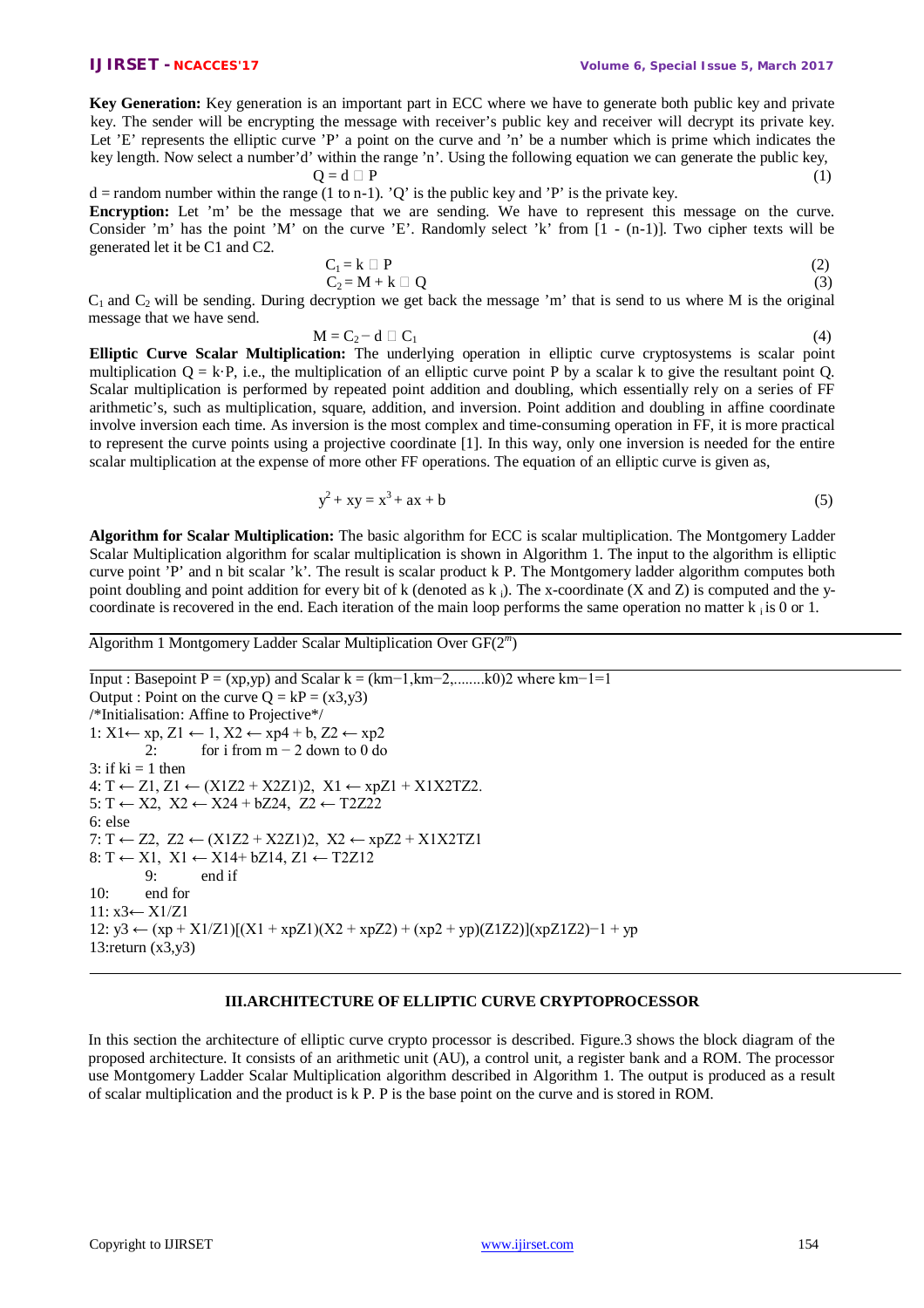

Fig. 2: Data dependence graph of (a) point addition and (b) point doubling in the Montgomery ladder algorithm.



Fig. 3: Block diagram of Elliptic Curve Crypto processor

The scalar multiplication is done using Lopez-Dahab (LD) Projective co-ordinate system. The LD coordinate form of elliptic curve over finite field is,

$$
Y^2 + XYZ = X^3 + aX^2Y^2 + bZ^4 \tag{6}
$$

The curve constant b and base point P are stored in ROM. a is taken as 1. Initially the curve constant and base points are loaded from ROM into registers. There are two phases of computation. During first phase scalar multiplication takes place. The scalar k is multiplied to base point. During second phase projective point result from first phase is converted to affine co-ordinate kP. Second phase involves inversion which is done using Itoh-Tsujii inverse algorithm. The register bank consists of eight registers of size 233 bits each. The registers are used to store results of computations. Multiplexers associated with register bank determines which of the inputs are to be stored in the register banks. It also determines which output of a register bank gets driven on the output buses.

#### **Karatsuba-Ofman (KOM) algorithm for Finite Field Multiplier Accumulator**

The finite field multiplier is the most important component in the elliptic curve crypto processor (ECCP). It occupies the most area on the device. Finite field arithmetic circuits are used to build the arithmetic unit. They are organized for efficient implementation of point addition and point doubling in LD coordinates. There are 5 inputs ( $A_0$  to  $A_3$  and  $O_i$ <sub>*in*</sub>) in Arithmetic Unit (AU) and three outputs  $(C_0, C_1$  and  $C_{out}$ ). The main components of the AU are a inversion block named as quad block and a multiplier. The multiplier uses a hybrid Karatsuba algorithm. It is used in both phases (during the scalar multiplication phase and conversion to affine coordinate phase) of the computation. The AU includes several adders and squarer circuits. In the Karatsuba multiplier, the n bit multiplicands  $A(x)$  and  $B(x)$  represented in polynomial basis are split as shown in Algorithm 2. The multiplication is then done using three n/2 bit multiplications. The Karatsuba multiplier can be applied recursively to each n/2 bit multiplication. This multiplier is best suited when n is a power of 2, the multiplicands are allowed to be broken down until they reach 2 bits. The final recursion consists of 2 bit multiplications and can be achieved by AND gates. Such a multiplier with n a power of 2 is called the basic Karatsuba

multiplier. An *n*-bit KOM [1] consists of three (*n*/2)-bit multipliers when n is even, and two  $\lceil \frac{n}{2} \rceil$  -bit and one  $\lfloor \frac{n}{2} \rfloor$ . bit multipliers when n is odd.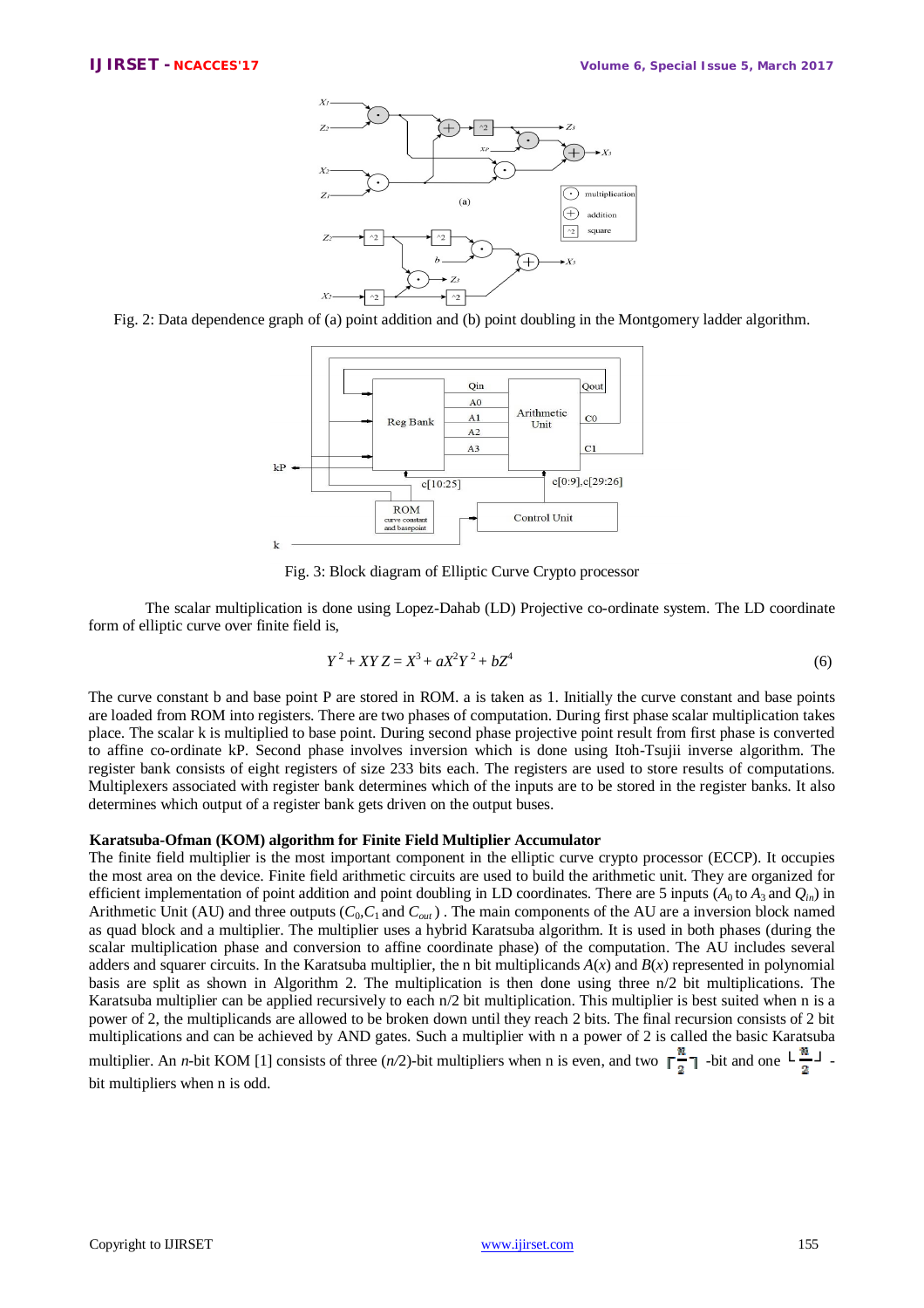Algorithm 2 Karatsuba-Ofman Algorithm

Input: X, Y: n-digit integers. Output: the product  $X * Y$ . Comment: We assume  $n = 2k$ , by prefixing X, Y with zeros if necessary. 1: if n = 1 then use multiplication table to find  $T: = X * Y$ 2: else split X, Y in half: 3:  $X =: 10n/2X1 + X2$ 4:  $Y =: 10n/2Y1 + Y2$ 5: Comment: X1, X2, Y1, Y2 each have n/2 digits 6:  $U = KO(X1, Y1)$ 7: V: = KO(X2, Y2) 8: W: = KO(X1 – X2, Y1 – Y2)  $9: Z: = U + V W$  $10: T: = 10nU + 10n/2Z + V$ 11: Comment: So U = X1 ∗ Y1,V = X2 ∗ Y2,W = (X1 − X2) ∗ (Y1 − Y2), and therefore  $Z = X1*Y2+X2*Y1$ . Finally we conclude that  $T = 10nX1*Y1+10n/2(X1*Y2+X2*Y1)+X2*Y2 = X*Y$ 12: return T



Fig. 4: ECSM using non-pipelined Finite Field Arithmetic Unit (FF MAC).

In this paper a comparison of hybrid KOM and pipelined Hybrid KOM is presented. Fig.5[1] shows pipelined architecture of Elliptic Curve Scalar Multiplier. A comparison between pipelined MAC and non pipelined MAC is made. It is found that pipelined MAC improves the speed of multiplication. Pipelining a combinational logic involves putting levels of registers in the logic to introduce parallelism and, as a result, improve speed. Flip flops introduced by pipelining typically incur a minimum of additional area on FPGAs, by occupying the unused flip flops within logic cells that are already used for implementing combinational logic in the design.



Fig. 5: ECSM using a pipelined FF MAC.